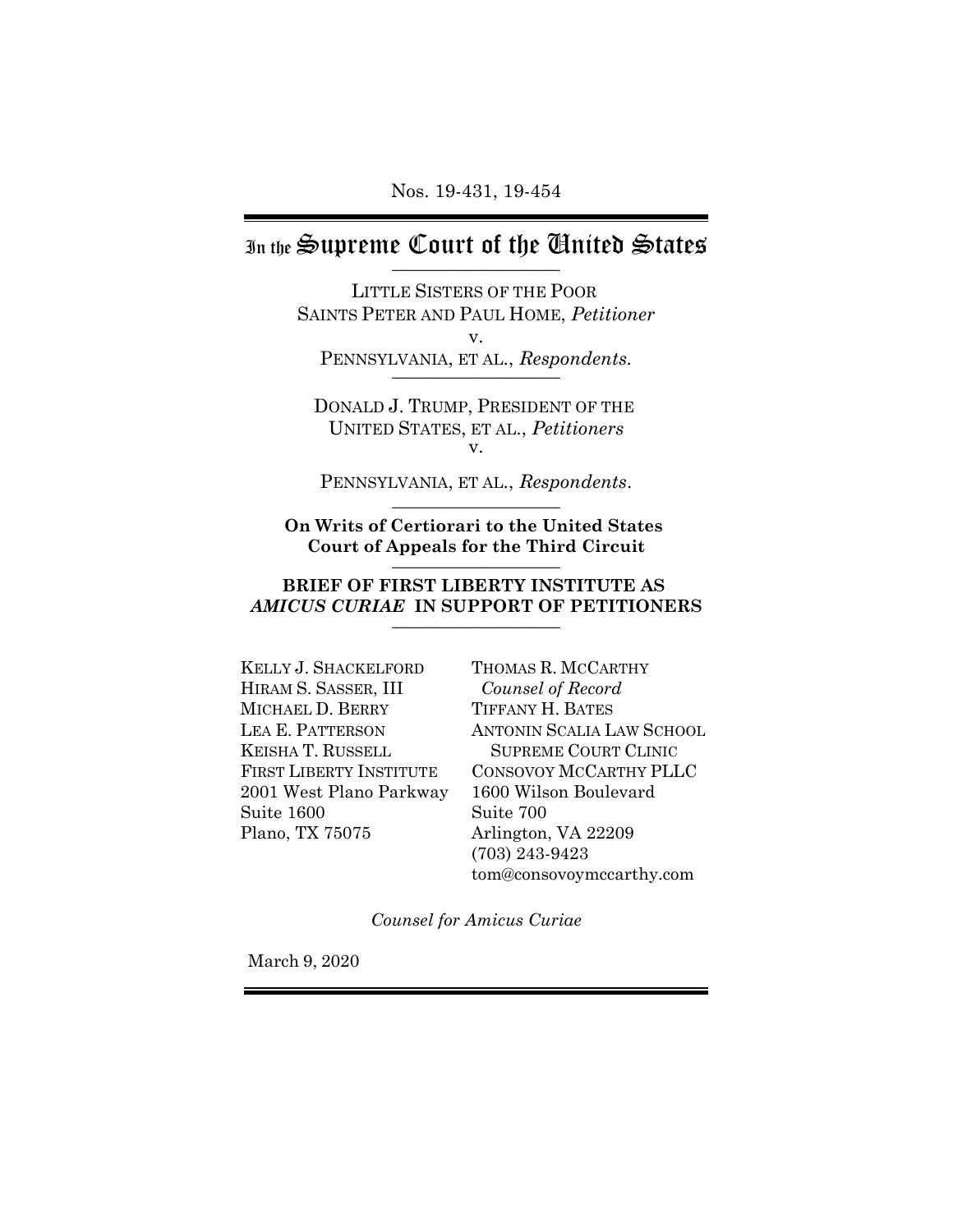# **TABLE OF CONTENTS**

| INTRODUCTION AND SUMMARY OF                                                                                                                               |
|-----------------------------------------------------------------------------------------------------------------------------------------------------------|
|                                                                                                                                                           |
| Congress Enacted RFRA to Broadly<br>Ι.                                                                                                                    |
| H.<br>The Third Circuit Flipped RFRA on Its<br>Head by Erroneously Using the "Undue"<br>Burden" Standard to Find that the<br>Presence of Third-Party Harm |
|                                                                                                                                                           |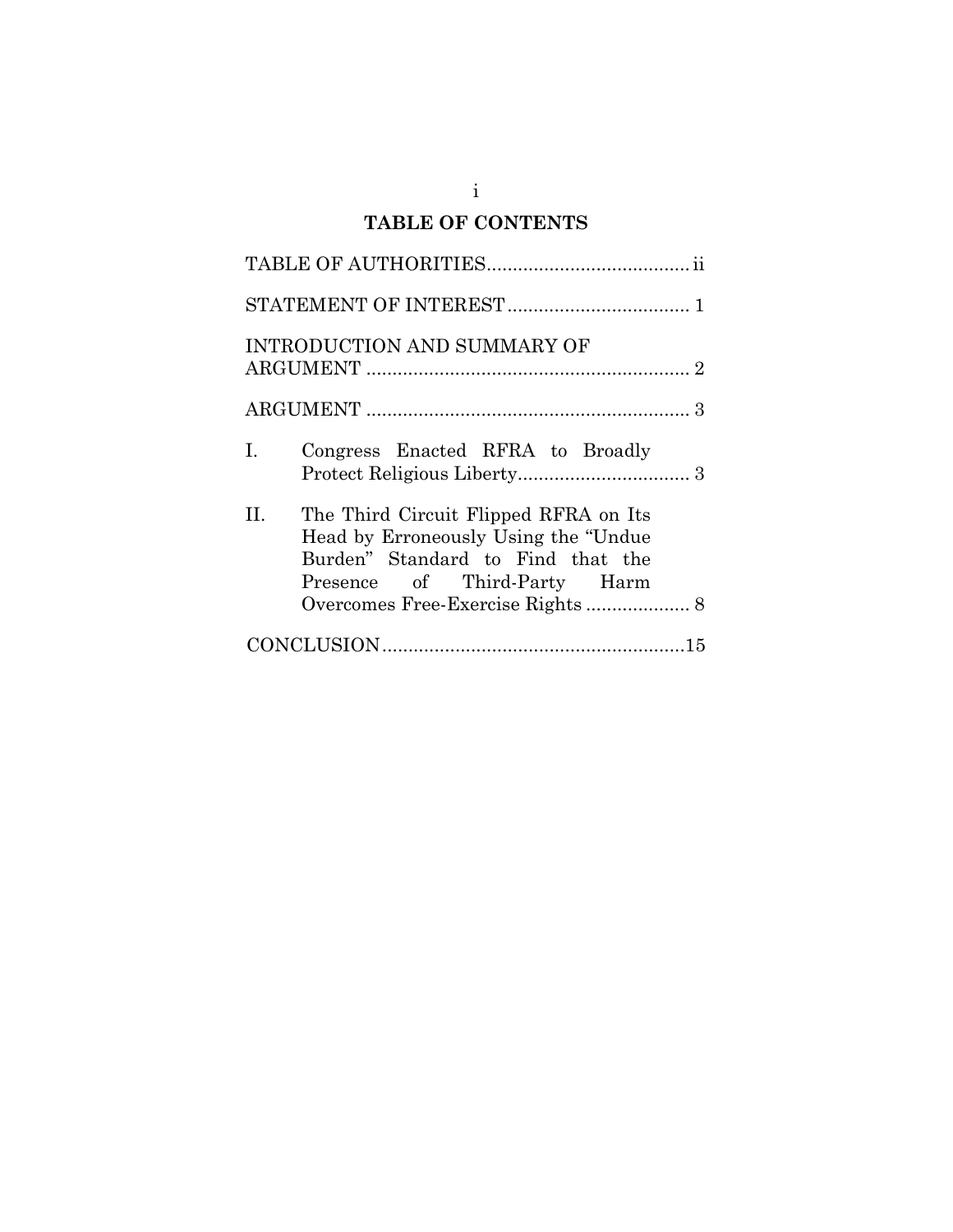## **TABLE OF AUTHORITIES**

## **Cases**

| Burwell v. Hobby Lobby Stores, Inc.,                                                           |
|------------------------------------------------------------------------------------------------|
| Church of Lukumi Babalu Aye v. City of Hialeah,                                                |
| City of Boerne v. Flores,                                                                      |
| <i>Employment Division v. Smith,</i>                                                           |
| Gonzales v. O Centro Espírita Beneficente União do                                             |
| Holt v. Hobbs,                                                                                 |
| Pennsylvania v. Trump,                                                                         |
| Planned Parenthood of Se. Pa. v. Casey,                                                        |
| Sharpe Holdings, Inc. v. U.S. Dep't of Health &<br>Human Servs., 801 F.3d 927 (8th Cir. 2015)7 |
| Sherbert v. Verner,                                                                            |

ii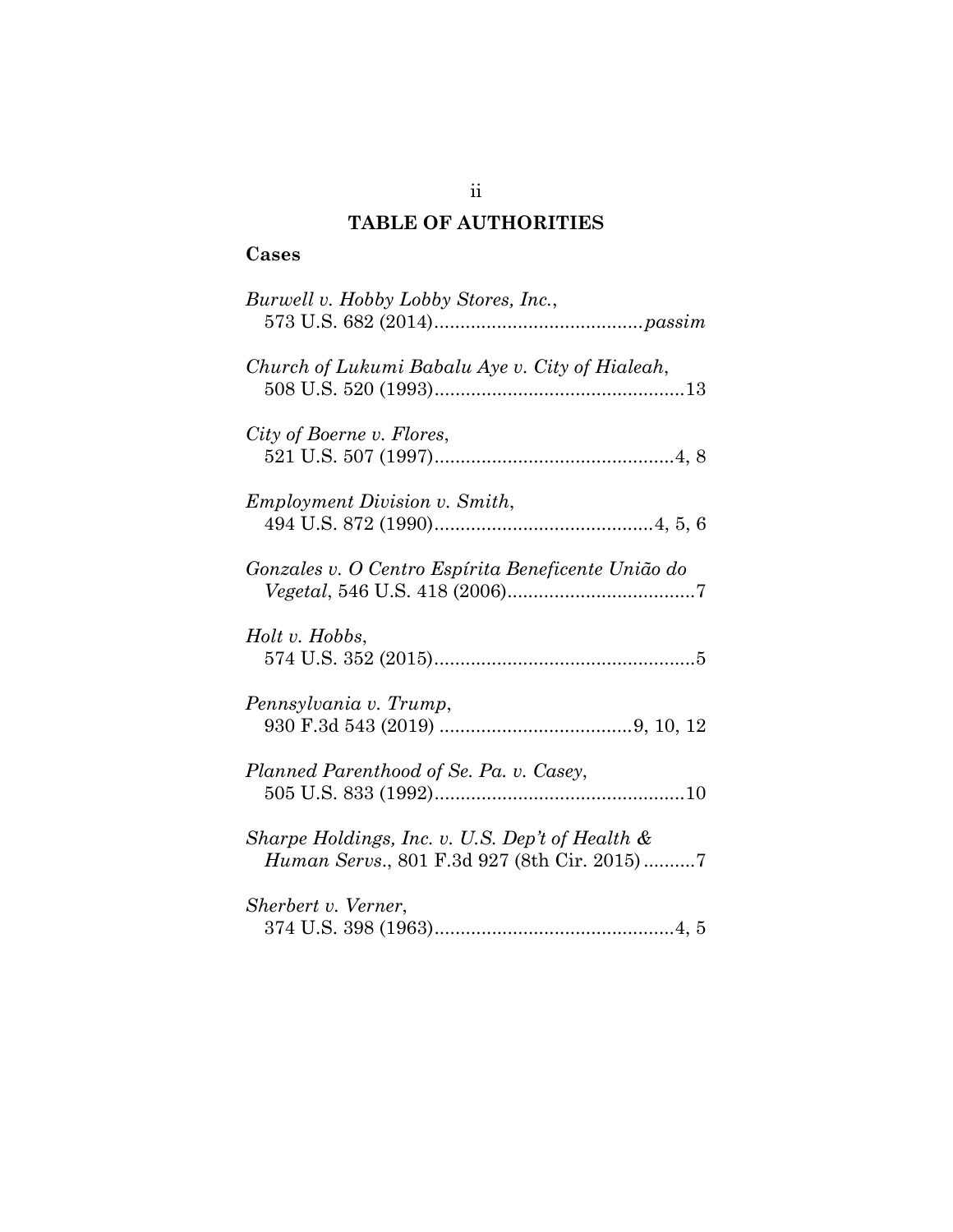| Thomas v. Review Bd.,                            |
|--------------------------------------------------|
| U.S. Dep't of Health & Human Servs. v. CNS Int'l |
| Wisconsin v. Yoder,<br>Statutes                  |
|                                                  |
|                                                  |
|                                                  |
|                                                  |
|                                                  |
|                                                  |

## **Other Authorities**

| President Bill Clinton, Remarks on Signing    |
|-----------------------------------------------|
| the Religious Freedom Restoration Act of      |
| 1993 (Nov. 16, 1993), bit.ly/2TtrsrI2, 5      |
|                                               |
|                                               |
|                                               |
| Michael W. McConnell et al., Religion and the |
|                                               |
|                                               |

## iii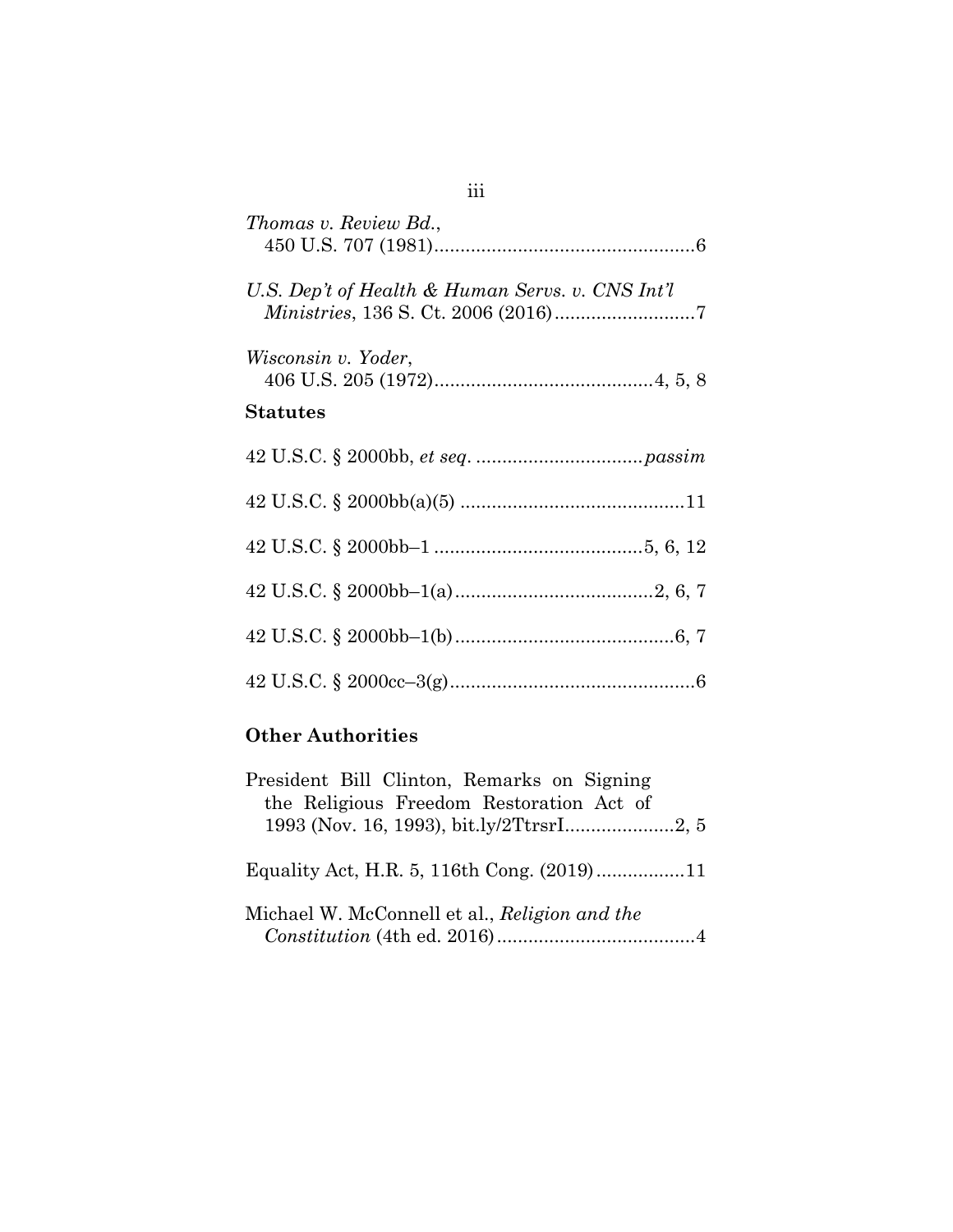| Michael W. McConnell, Why Is Religious |                                             |  |  |  |
|----------------------------------------|---------------------------------------------|--|--|--|
|                                        | Liberty the "First Freedom"?, 21 Cardozo L. |  |  |  |
|                                        |                                             |  |  |  |
|                                        |                                             |  |  |  |

| Religious Freedom Restoration Act of 1993: Roll |  |
|-------------------------------------------------|--|
| Vote No. 331. Congressional Record 103:88       |  |
|                                                 |  |

# iv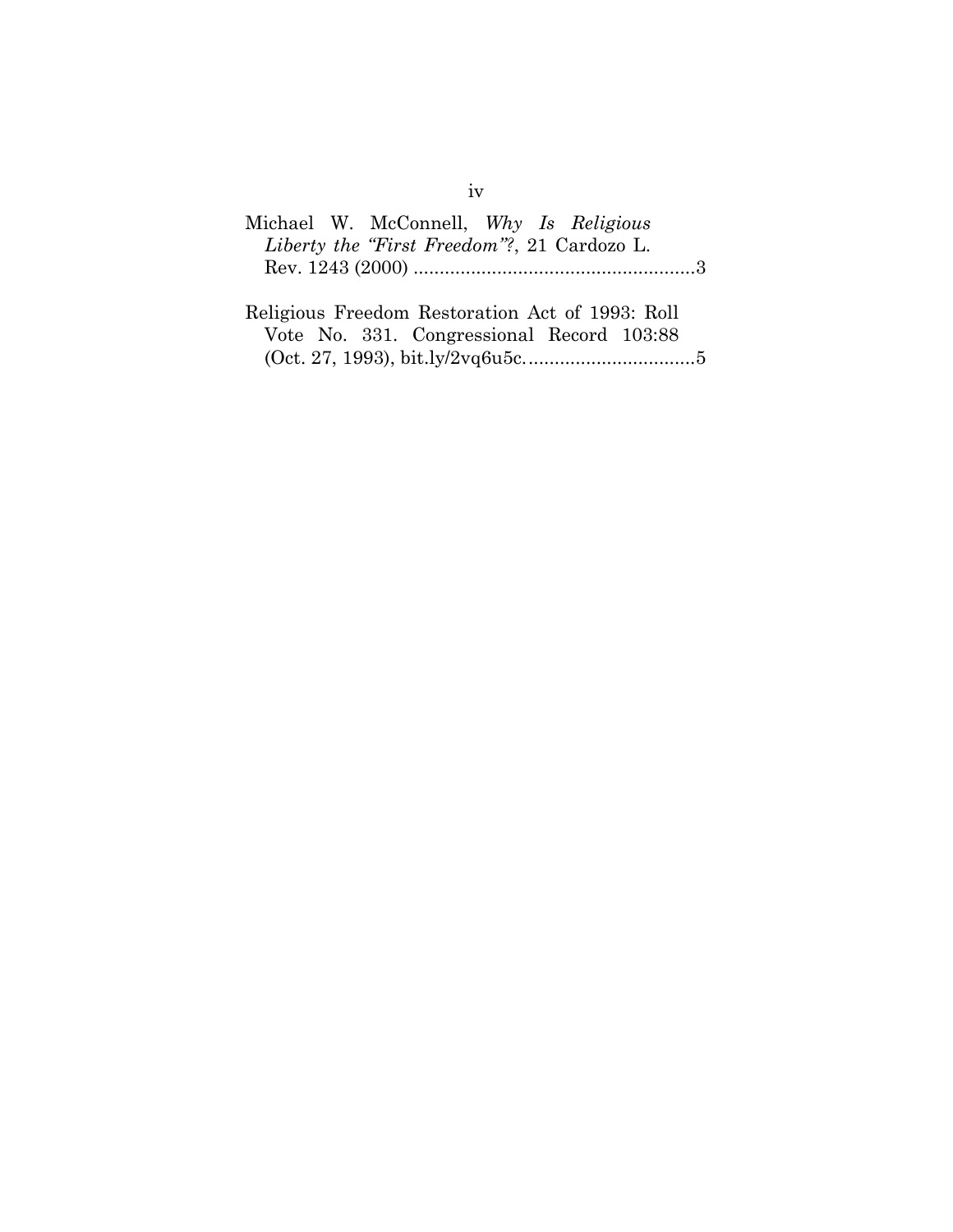### **STATEMENT OF INTEREST1**

 First Liberty Institute is a nonprofit, public interest law firm dedicated to defending religious liberty for all Americans. First Liberty provides pro bono legal representation to individuals and institutions of all faiths—Catholic, Islamic, Jewish, Native American, Protestant, the Falun Gong, and others.

Over the past seven years, First Liberty has represented multiple faith-based organizations that hold sincere religious objections to portions of the Contraceptive Mandate. Accordingly, First Liberty has a strong interest in the outcome of this litigation. Government compulsion to violate one's conscience or sincerely held religious beliefs threatens religious individuals' ability to participate in the marketplace on terms equal to others. Because First Liberty represents a broader range of religious perspectives than those of the particular plaintiffs in this case, its interest in free religious exercise reaches beyond this particular dispute. Precedent that tramples on the right of conscience for individuals of one faith impacts all others.

<sup>&</sup>lt;sup>1</sup> No counsel for a party authored this brief in whole or in part. No person or entity other than *amicus*, its members, or its counsel made a monetary contribution intended to fund the preparation or submission of this brief. All parties have consented to the filing of this brief.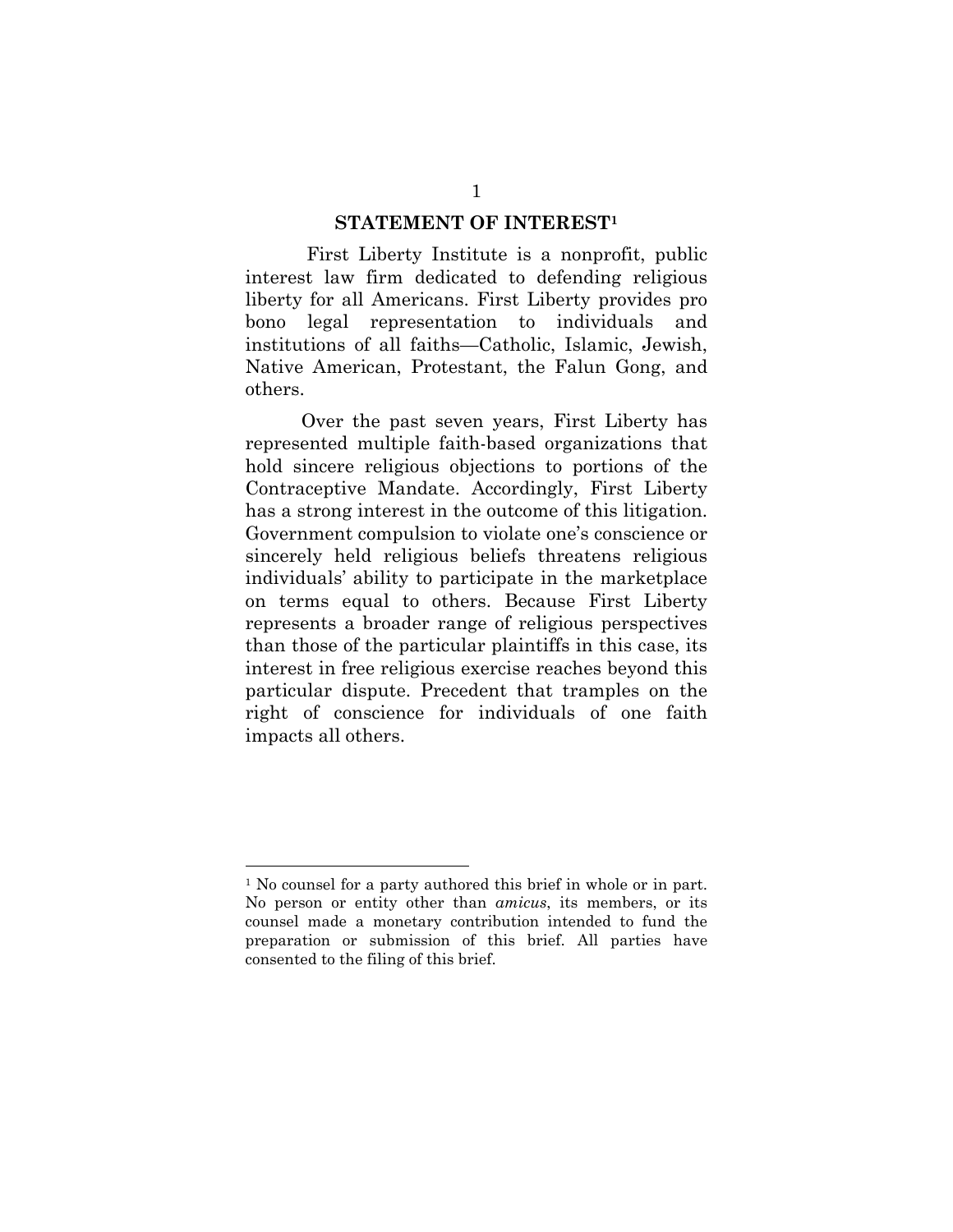### **INTRODUCTION AND SUMMARY OF ARGUMENT**

Congress enacted the Religious Freedom Restoration Act (RFRA) in 1993 with broad bipartisan and public support in order to protect religious objectors from laws that substantially burden the free exercise of their religion. More specifically, RFRA protects religious objectors from such laws, unless the government can demonstrate that the law serves a compelling interest and is carried out by the least restrictive means. President Bill Clinton signed RFRA into law, proclaiming the nation's "shared desire . . . to protect perhaps the most precious of all American liberties, religious freedom." President Bill Clinton, Remarks on Signing the Religious Freedom Restoration Act of 1993 (Nov. 16, 1993), bit.ly/2TtrsrI.

With a view toward "very broad protection for religious liberty," *Burwell v. Hobby Lobby Stores, Inc.*, 573 U.S. 682, 693 (2014), RFRA sets out a balancing test to ensure that the interests of both the religious objector and the government are properly considered. When analyzing a claim under RFRA, the religious objector must establish that a government action "substantially burden[s]" the exercise of his or her religion. 42 U.S.C. § 2000bb– 1(a) (2012). The burden then shifts to the government to show that its action furthers a compelling government interest and employs the least restrictive means to do so.

But the Third Circuit distorted that balancing framework in this case by importing the "undue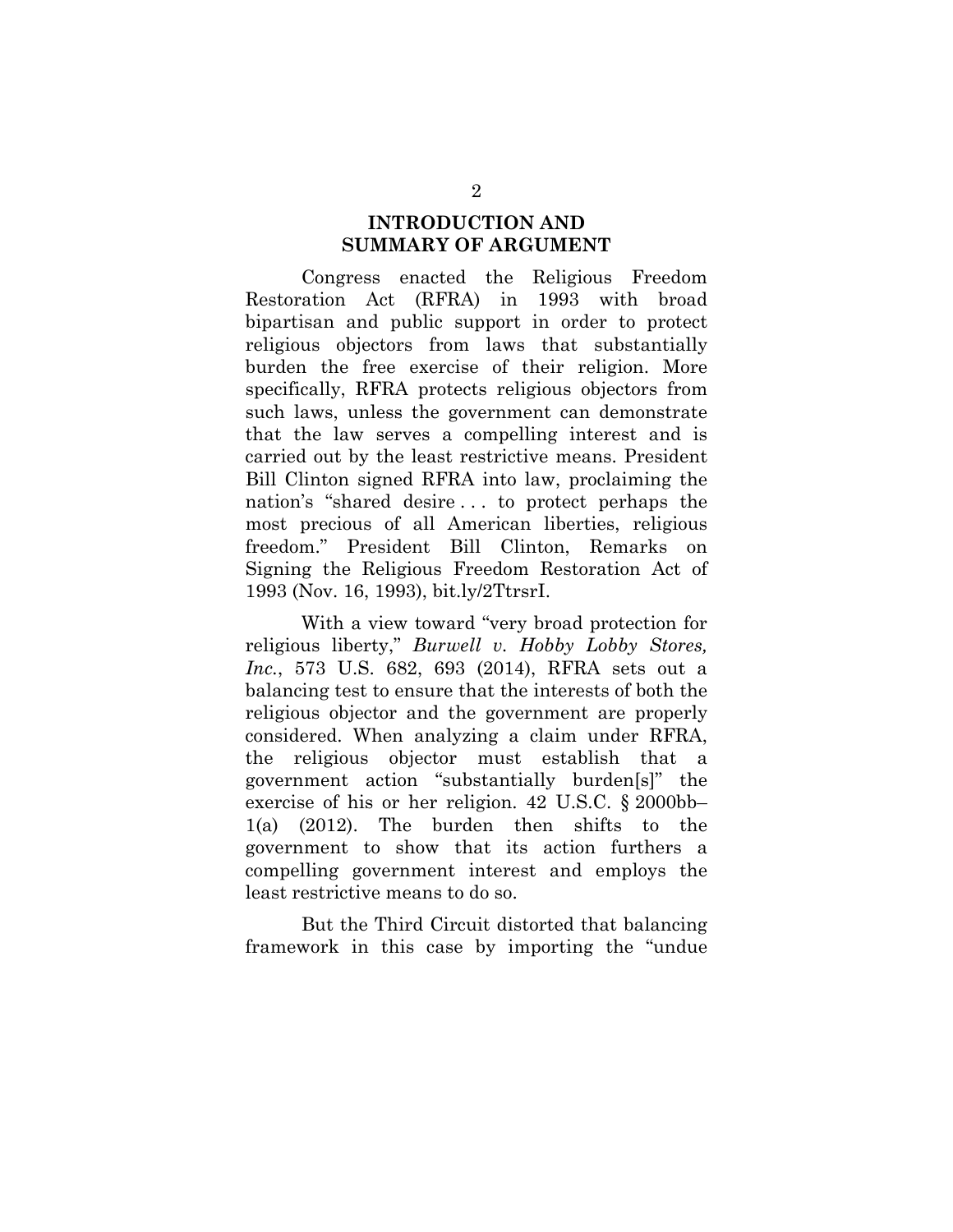burden" test from abortion cases to evaluate the government's interest in avoiding alleged harm to third parties. In doing so, the court concluded that third-party harm supersedes RFRA's protections for religious objectors. RFRA and this Court's precedents foreclose that conclusion. To be sure, third-party burdens may inform certain stages of the RFRA analysis. But, as this Court has explained, externalities cannot, on their own, defeat a RFRA claim. 573 U.S. at 729 n.37. Otherwise, the government "could turn all regulations into entitlements to which nobody could object on religious grounds, rendering RFRA meaningless." *Id.* This Court should not allow such a distortion to stand.

### **ARGUMENT**

### **I. Congress Enacted RFRA to Broadly Protect Religious Liberty.**

As America's "first freedom," religious liberty holds a prized place in the "hierarchy of constitutional values." Michael W. McConnell, *Why Is Religious Liberty the "First Freedom"?*, 21 Cardozo L. Rev. 1243, 1243 (2000). In 1993, in response to widespread concern about the future of that "first freedom," Congress enacted RFRA "in order to provide very broad protection for religious liberty." *Hobby Lobby Stores, Inc.*, 573 U.S. at 693. Accordingly, RFRA "prohibits the Government from substantially burdening a person's exercise of religion even if the burden results from a rule of general applicability unless the Government demonstrates that application of the burden to the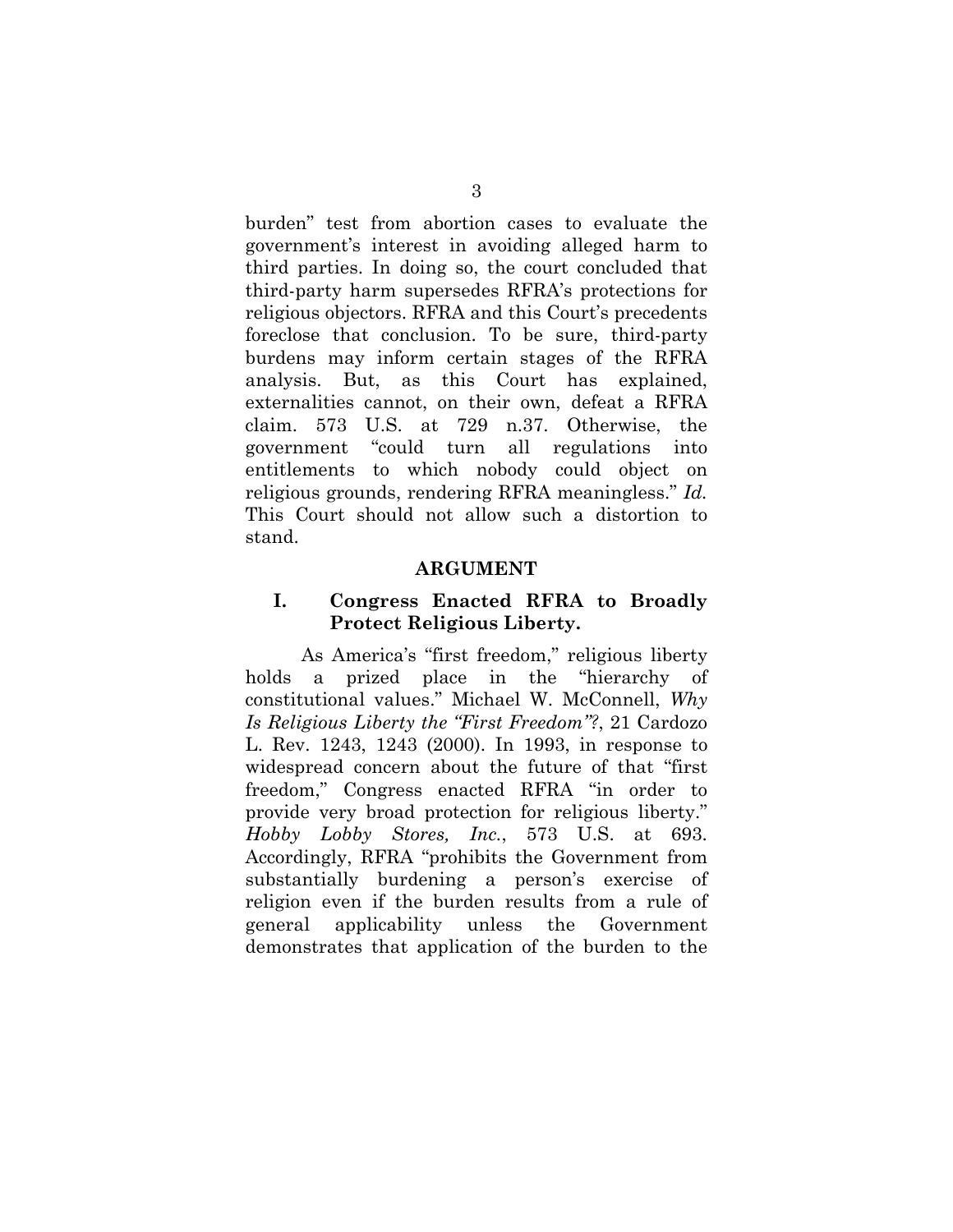person—(1) is in furtherance of a compelling governmental interest; and (2) is the least restrictive means of furthering that compelling governmental interest." *Id.* at 705 (cleaned up).

RFRA's origin sheds light on how its balancing test operates to protect religious liberty broadly. Three years prior to RFRA's enactment, this Court narrowly interpreted the Constitution's Free Exercise Clause in *Employment Division v. Smith*, 494 U.S. 872 (1990). In *Smith*, the Court "largely repudiated the [balancing-test] method of analyzing free-exercise claims that had been used in cases like *Sherbert v. Verner*, 374 U.S. 398 (1963), and *Wisconsin v. Yoder*, 406 U.S. 205 (1972)." *Hobby Lobby Stores, Inc.*, 573 U.S. at 693. Instead of balancing "whether the challenged action imposed a substantial burden on the practice of religion" with "whether it was needed to serve a compelling government interest," *id.*, *Smith* concluded that "neutral, generally applicable laws may be applied to religious practices even when not supported by a compelling governmental interest." *City of Boerne v. Flores*, 521 U.S. 507, 514 (1997). In other words, *Smith* established that a law that does not target religion need only survive rational basis review, even if it substantially burdens religious exercise. 494 U.S. at 882–90.

*Smith* drew widespread criticism from both legislators and the public. *See* Michael W. McConnell et al., *Religion and the Constitution* 143–45 (4th ed. 2016). And a groundswell of public support for stronger religious liberty protections followed. *Id.* Acknowledging that public concern, Congress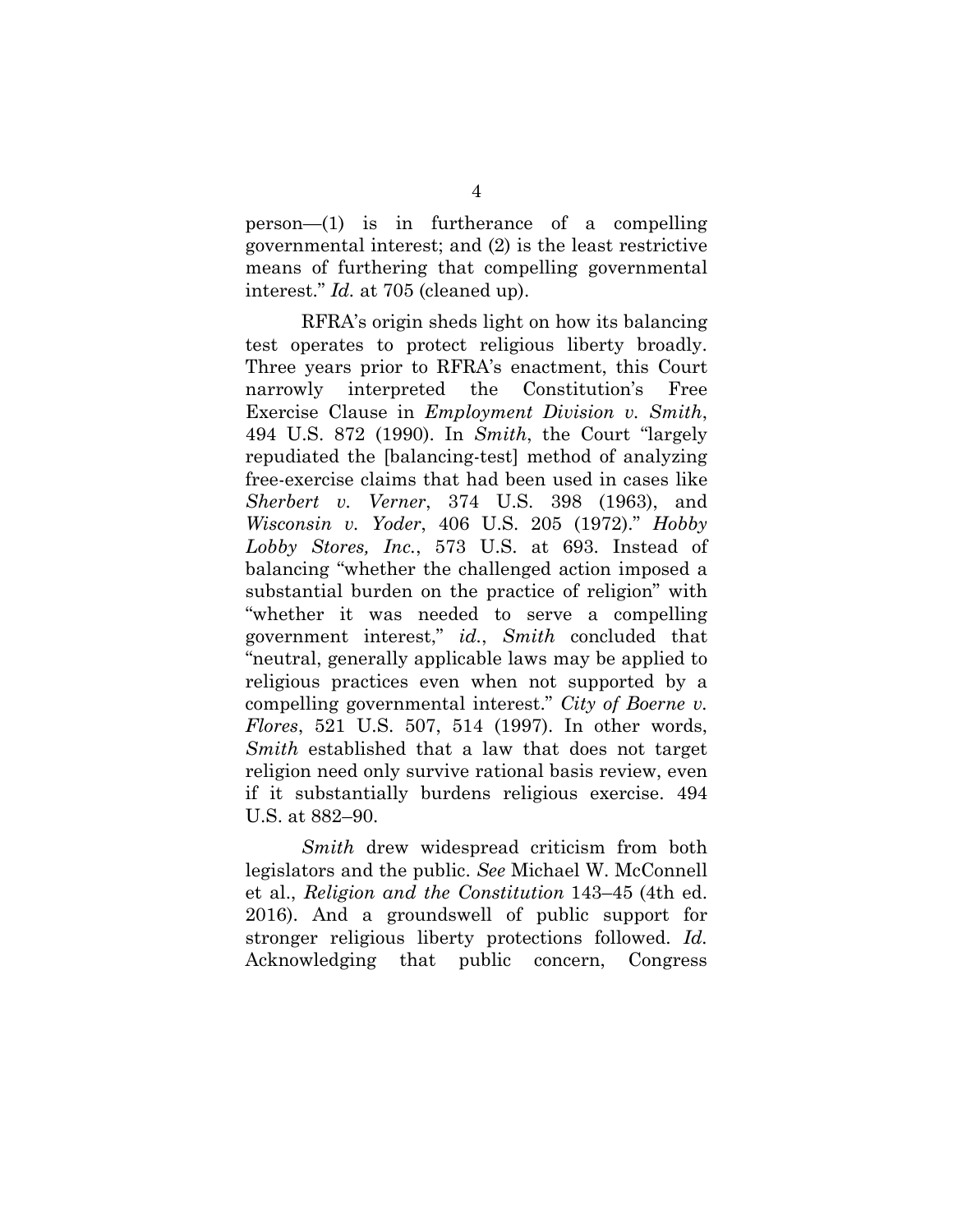introduced RFRA as a direct response to *Smith*. *Hobby Lobby Stores, Inc.*, 573 U.S. at 694. The statute garnered broad bipartisan support, passing unanimously in the House and facing a mere three opponents in the Senate. Religious Freedom Restoration Act of 1993: Roll Vote No. 331. Congressional Record 103:88 (Oct. 27, 1993), bit.ly/2vq6u5c. President Bill Clinton then signed RFRA into law, explaining that the new law would "honor[] the principle that our laws and institutions should not impede or hinder but rather should protect and preserve fundamental religious liberties." Clinton Remarks, *supra*.

Modeled after the high-water mark of religious exemptions in *Sherbert* and *Yoder*, Congress designed RFRA to provide "sweeping protection" for religious liberty. *Hobby Lobby Stores, Inc.*, 573 U.S. at 706; *see also Holt v. Hobbs*, 574 U.S. 352 (2015) (cleaned up) ("Congress enacted . . . RFRA, in order to provide very broad protection for religious liberty."). Specifically, RFRA restored the compelling-interest test, noting that it serves as a "workable test for striking sensible balances between religious liberty and competing prior governmental interests." 42 U.S.C. § 2000bb. Yet "RFRA did more than merely restore the balancing test used in the *Sherbert* line of cases; it provided even broader protection for religious liberty than was available under those decisions." *Hobby Lobby Stores, Inc.*, 573 U.S. at 695 n.3. Indeed, RFRA added another layer of protection for religious liberty. Namely, it required the government to use "the least restrictive means" when burdening religious exercise. 42 U.S.C.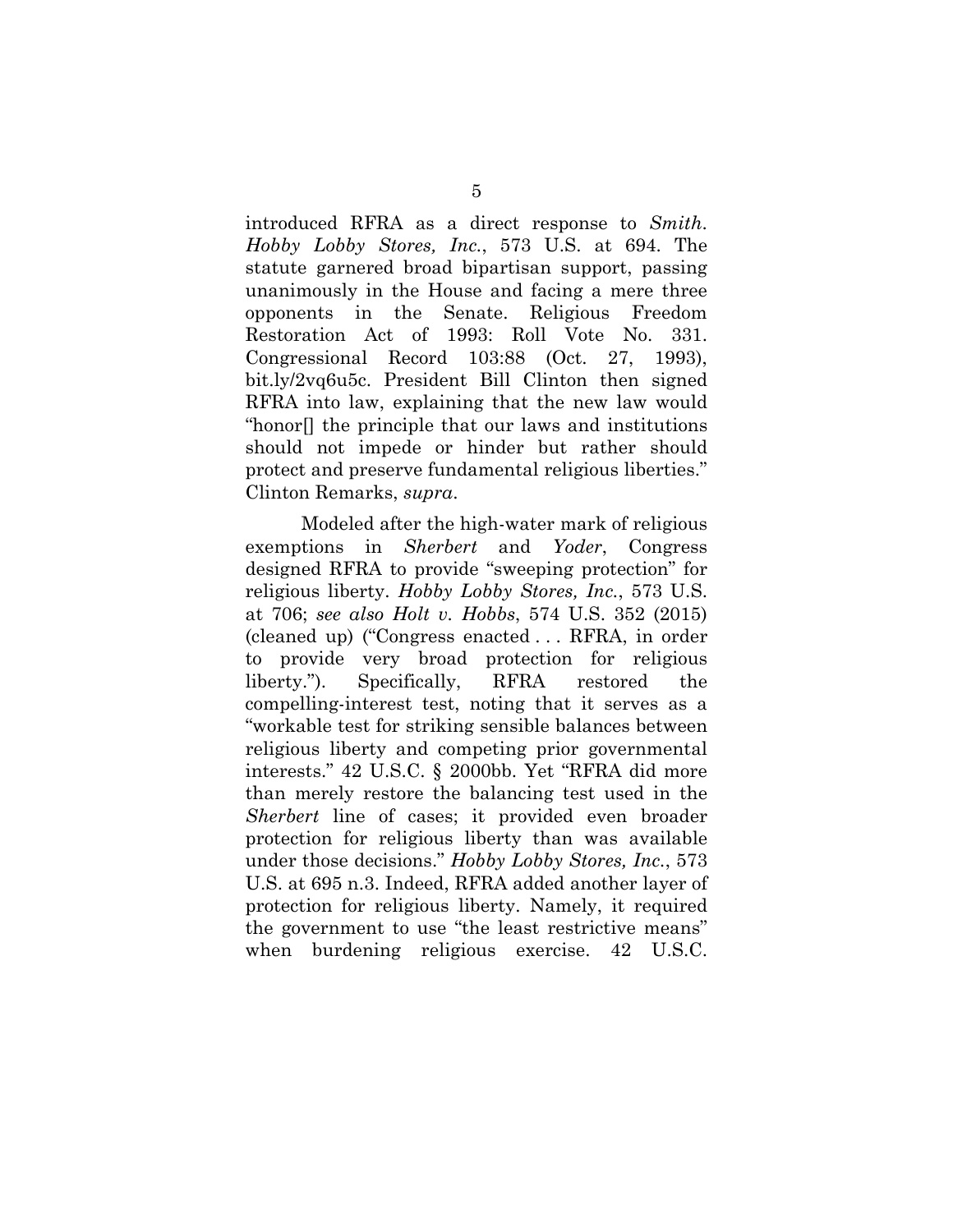§ 2000bb–1. This Court has recognized that "by imposing a least-restrictive-means test, [RFRA] went beyond what was required by [the Court's] pre-*Smith* decisions." *Hobby Lobby Stores, Inc.*, 573 U.S. at 706 n.18.

Moreover, by its text, RFRA "applies to all Federal law, and the implementation of that law." 42 U.S.C. § 2000bb–3. And to sharpen its protection of religious liberty even further, Congress subsequently amended RFRA (via RLUIPA), directing that the law "shall be construed in favor of a *broad protection* of religious exercise, to the *maximum extent* permitted by the terms of [the Act] and the Constitution." 42 U.S.C. § 2000cc–3(g) (emphasis added); *see also Hobby Lobby Stores, Inc.*, 573 U.S. at 696.

RFRA's burden-shifting test is straightforward. When analyzing a claim under RFRA, the religious objector must establish that a government action "substantially burden[s]" the exercise of their religion. 42 U.S.C. § 2000bb–1(a); *see Hobby Lobby*, 573 U.S. at 719. Then, the burden flips to the government to show that its action "(1) is in furtherance of a compelling governmental interest; and (2) is the least restrictive means of furthering that compelling governmental interest." 42 U.S.C. § 2000bb–1(b); *see Hobby Lobby Stores, Inc.*, 573 U.S. at 726.

Government substantially burdens religious exercise when it exerts substantial pressure on a religious adherent to modify her behavior and, thus, to violate her sincere religious beliefs. *See Thomas v. Review Bd.*, 450 U.S. 707, 717–18 (1981); *see also*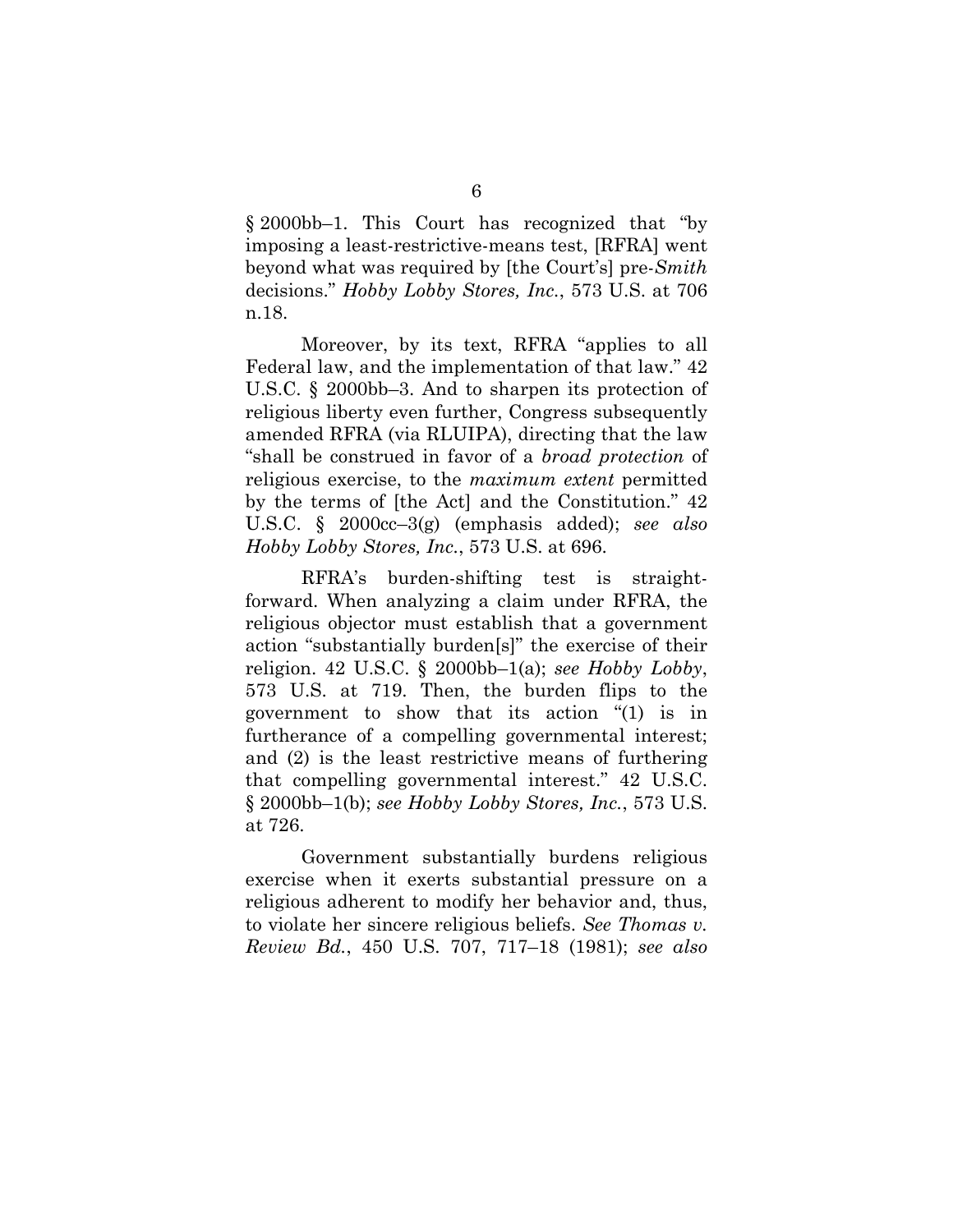*Hobby Lobby*, 573 U.S. at 691 (finding substantial burden where the government imposes heavy monetary penalties on believers for not complying with regulations that violate their religious convictions). Importantly, RFRA's substantial burden analysis does not require a search for theological truth. In fact, it prohibits a court from dissecting the merits of an objector's sincere religious beliefs at all. *See Hobby Lobby Stores, Inc.*, 573 U.S. at 691; *Sharpe Holdings, Inc. v. U.S. Dep't of Health & Human Servs.*, 801 F.3d 927, 938 (8th Cir. 2015) ("[I]t is not within the judicial function to determine whether a religious belief or practice comports with the tenets of a particular religion.") (internal quotation marks omitted), *vacated and remanded sub nom*. *U.S. Dep't of Health & Human Servs. v. CNS Int'l Ministries*, 136 S. Ct. 2006 (2016).

As long as an objector establishes a substantial burden, the government must demonstrate that it uses the least restrictive means to further a compelling interest, "even if the burden results from a rule of general applicability" 42 U.S.C. § 2000bb–1(a). Under the compelling-interest standard, the government must prove with specificity its interests in upholding the law despite the burdensome effect. *See e.g.*, *Gonzales v. O Centro Espírita Beneficente União do Vegetal*, 546 U.S. 418 (2006). This prong is satisfied "through application of the challenged law 'to the person'—the particular claimant whose sincere exercise of religion is being substantially burdened." *Id*. at 430-31 (quoting 42 U.S.C. § 2000bb–1(b)). Even if the government has an interest in the broader policy, it must explain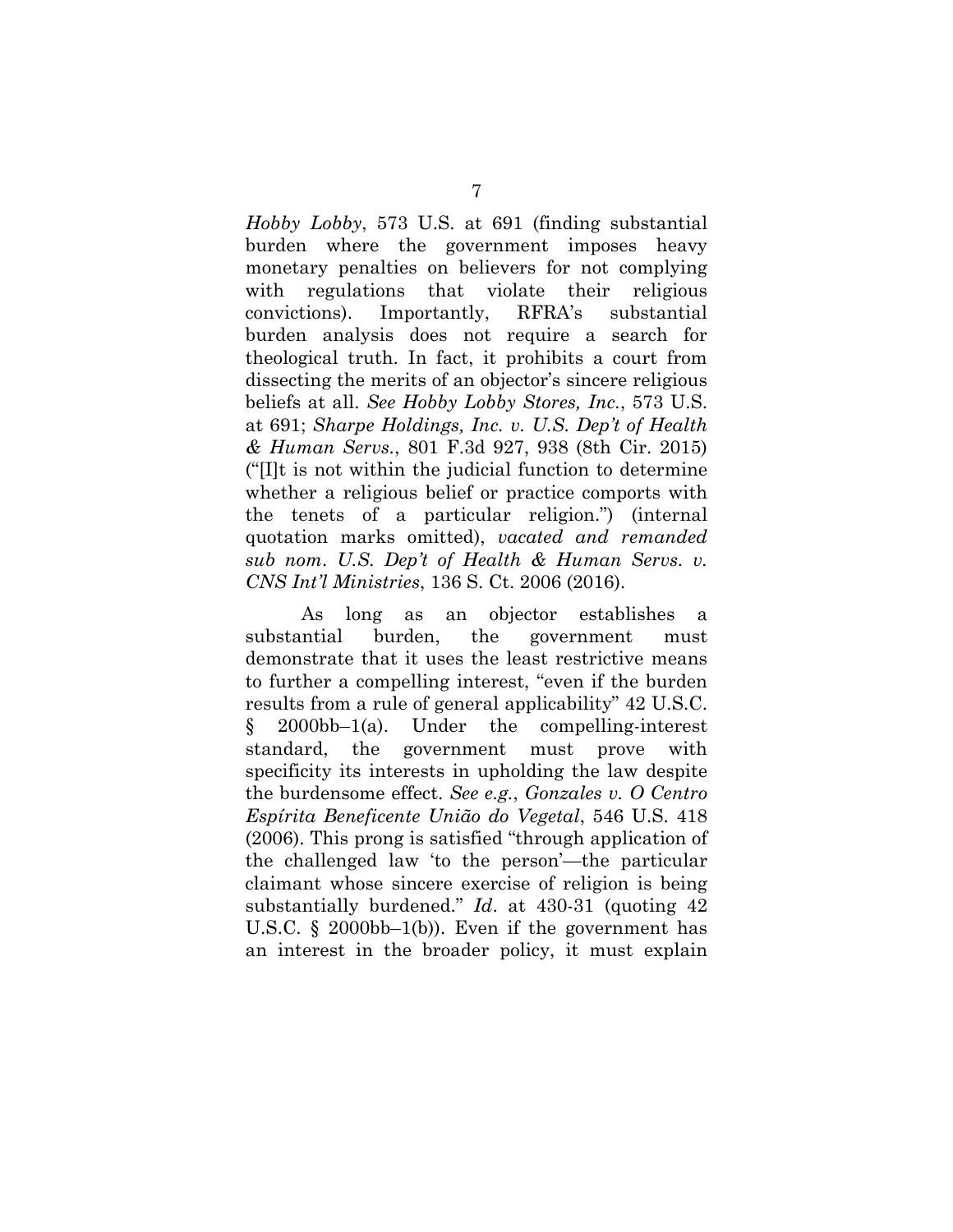with particularity what adverse effect would result if the objector was granted an exemption. *E.g. Yoder*, 406 U.S. at 236; *see also Hobby Lobby Stores, Inc.*, 573 U.S. at 726-27 (explaining that the Court must "look to the marginal interest in enforcing the contraceptive mandate" in that case).

Finally, even if the government can show a compelling interest, it also must show that it has implemented the law using the least restrictive means. *Hobby Lobby Stores, Inc.*, 573 U.S. at 728. This is a difficult task, however, because "[t]he leastrestrictive-means standard is exceptionally demanding." *Id*. In fact, "[r]equiring a State to demonstrate a compelling interest and show that it has adopted the least restrictive means of achieving that interest is the most demanding test known to constitutional law." *City of Boerne*, 521 U.S. at 534. If the government fails to make that showing, the religious objector must prevail.

**II. The Third Circuit Flipped RFRA on Its Head by Erroneously Using the "Undue Burden" Standard to Find that the Presence of Third-Party Harm Overcomes Free-Exercise Rights.** 

By manipulating RFRA's substantial-burden analysis to conclude that the Accommodation does not substantially burden Petitioners' religious exercise, the Third Circuit allowed the government to escape its burden to show that it had a compelling interest and that it used the least restrictive means in furthering that interest. However, rather than ending its RFRA analysis there, the Third Circuit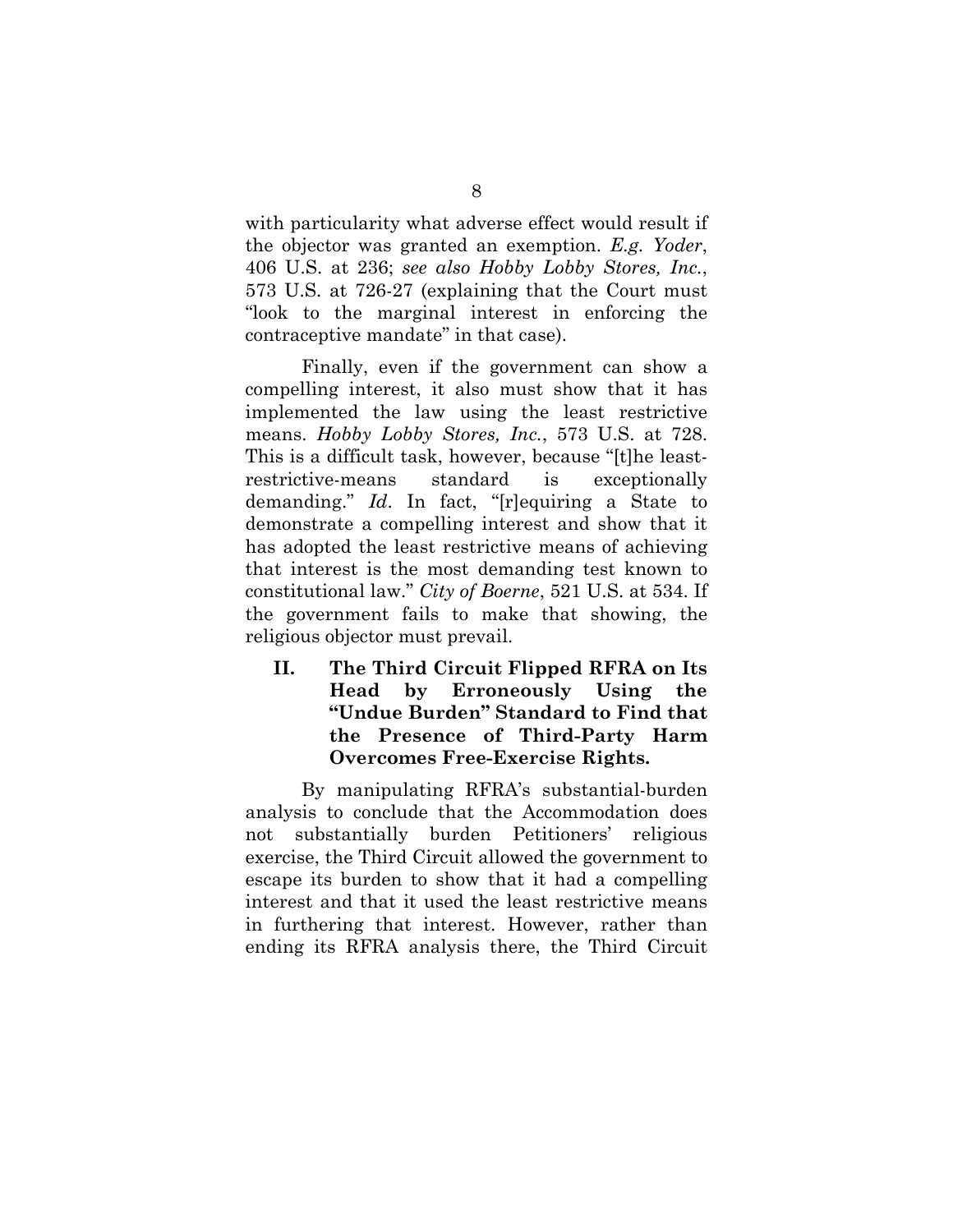also determined that the religious exemption and optional Accommodation "would impose an undue burden on nonbeneficiaries" because of "the female employees who will lose coverage for contraceptive care." *Pennsylvania v. Trump*, 930 F.3d 543, 574 (2019). This "undue burden" standard derives from cases challenging abortion regulations and is entirely foreign to RFRA analysis. By substituting this extraneous standard for RFRA's compelling-interest test, the court turned RFRA's "very broad protection for religious liberty" upside down. *Hobby Lobby Stores, Inc.*, 573 U.S. at 693.

Immediately after holding that the Accommodation imposes no substantial burden on Petitioners' religious rights, the court abruptly, and without supporting precedent,<sup>2</sup> explained that exempting the Little Sisters from the contraceptive mandate would impose an "undue burden on nonbeneficiaries." *Pennsylvania*, 930 F.3d at 574. In doing so, the court focused on "female employees who will lose coverage for contraceptive care" *id.*, and effectively carved out a RFRA exemption where third-party harm exists. That is not the law.

First, the Third Circuit's conclusion that third parties will be unduly burdened is inapposite, because the "undue burden" standard has no application to this case. Courts employ the "undue burden" standard to determine whether "a state regulation has the purpose or effect of placing a

<sup>2</sup> To be sure, the court cited the *Hobby Lobby* dissent. But a dissent cannot do the work of precedent; after all, the defining feature of dissents is that they say what the law is not.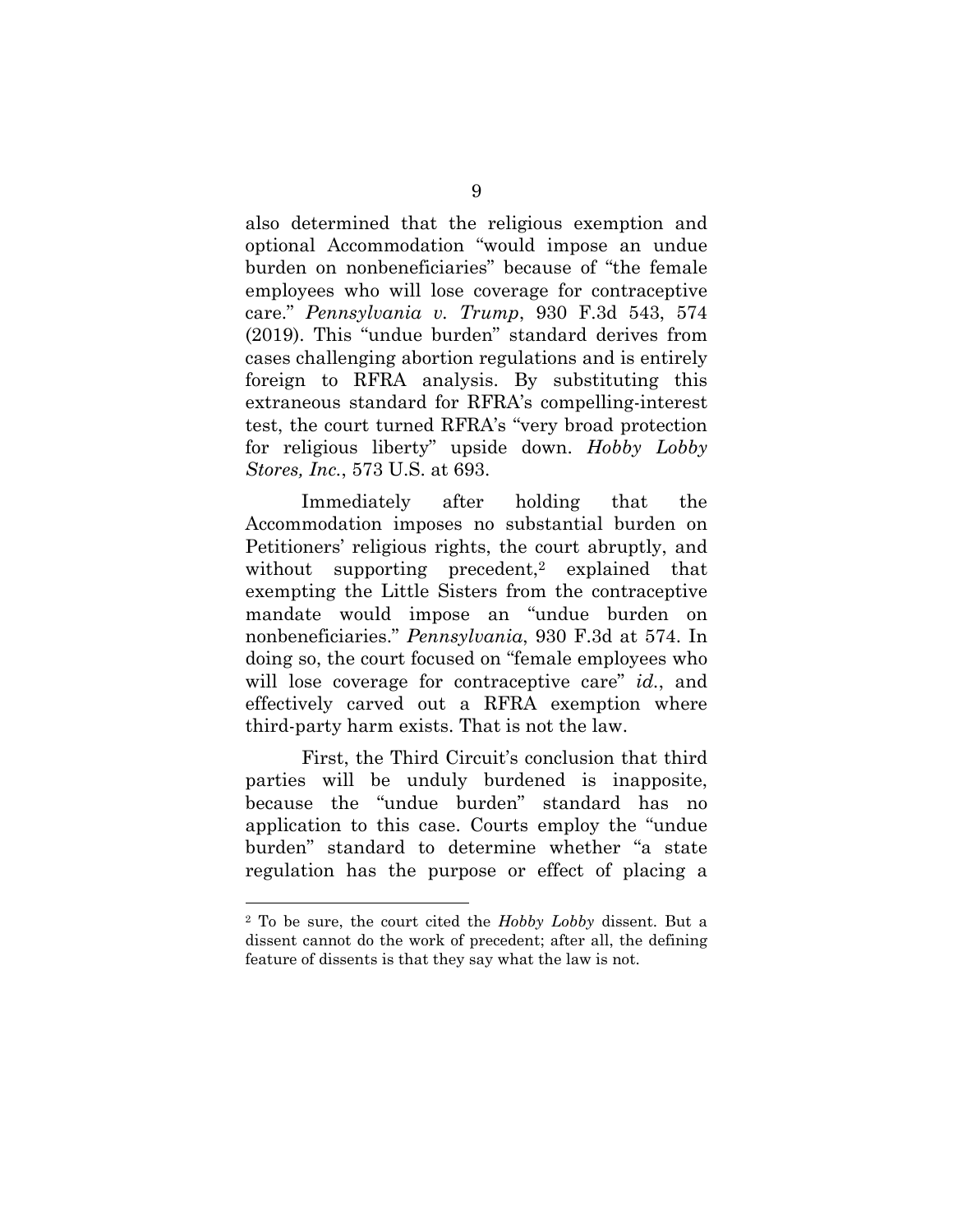substantial obstacle in the path of a woman seeking an abortion." *Planned Parenthood of Se. Pa. v. Casey*, 505 U.S. 833, 877 (1992). Indeed, the "undue burden" test is unique to the abortion context. Courts have therefore avoided using that standard outside of its proper context. No court, including this one, has employed an "undue burden" analysis under RFRA. In short, the "undue burden" test is the wrong application of the wrong law.

Moreover, the Third Circuit distorted the RFRA analysis by addressing the burdens on the States and third-party beneficiaries. In *Hobby Lobby*, this Court explained that externalities to third parties cannot, on their own, defeat a RFRA claim. 573 U.S. at 729 n.37. Here, the Third Circuit framed the Contraceptive Mandate as an entitlement owed to third parties. *See Pennsylvania*, 930 F.3d at 574. This Court recently warned against such framing, because "[b]y framing any Government regulation as benefiting a third party, the Government could turn all regulations into entitlements to which nobody could object on religious grounds, rendering RFRA meaningless." *Hobby Lobby Stores, Inc.*, 573 U.S. at 729 n.37.

To be sure, considering third-party burdens is appropriate at certain stages of the RFRA analysis. For example, when courts consider the burdens a requested accommodation may impose on nonbeneficiaries, "[t]hat consideration will often inform the analysis of the Government's compelling interest and the availability of a less restrictive means of advancing that interest." *Id.* But this Court has rejected the idea that third-party harm can be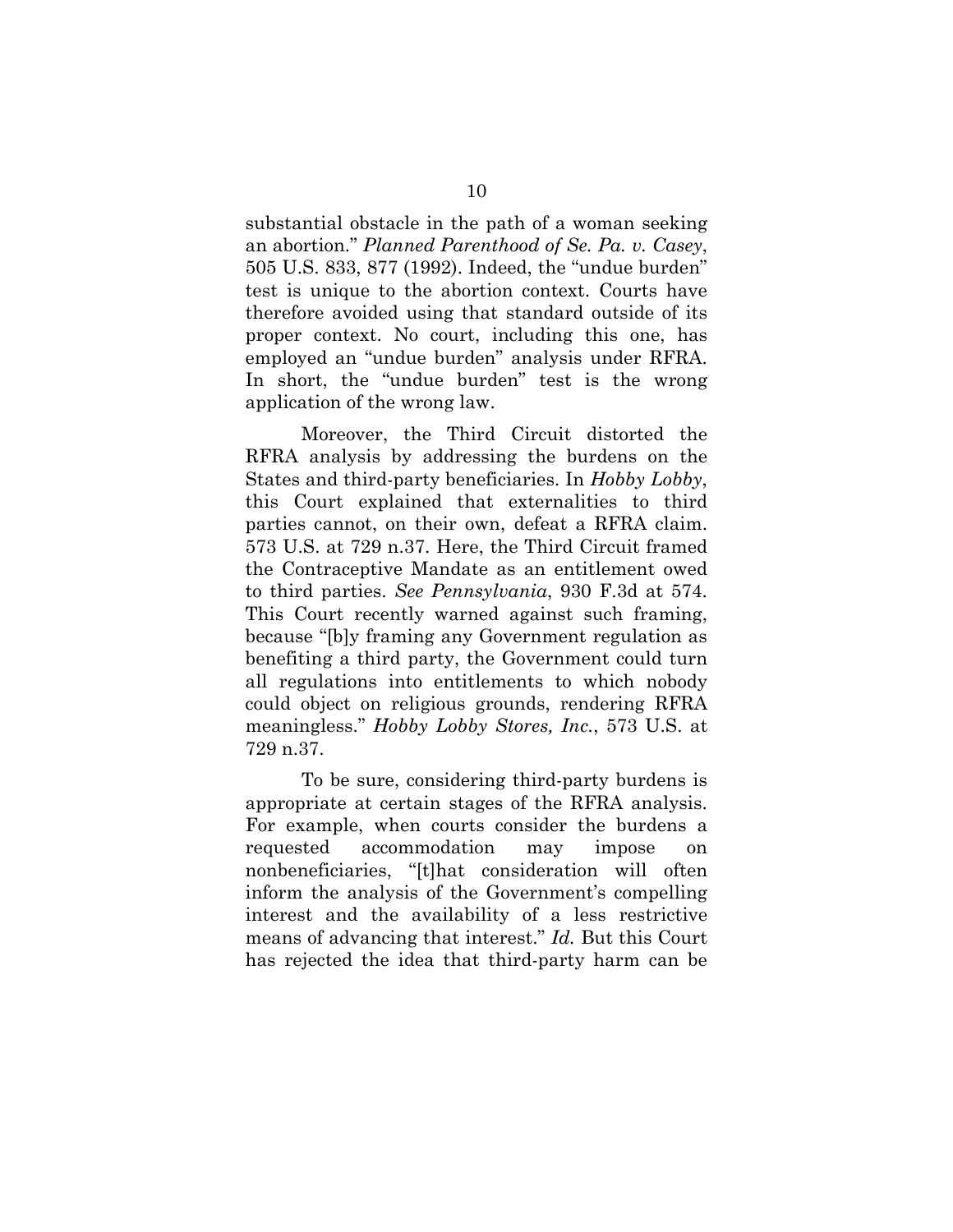used to circumvent RFRA altogether. That is, whether accommodating religious beliefs creates externalities to third parties may be relevant in assessing RFRA's compelling interest and least restrictive means elements, but it cannot overcome the free-exercise rights of the religious objector. As this Court further explained, "[I]t could not reasonably be maintained that any burden on religious exercise . . . is permissible under RFRA so long as the relevant legal obligation requires the religious adherent to confer a benefit on third parties." *Id.* Concluding otherwise would eviscerate RFRA's test for balancing competing interests. *See*  Section I, *supra*.

Moreover, RFRA would have no meaning at all if it only applied where no other interest competed with the religious objector's interest. Although the idea that third-party harm vetoes any interest in religious toleration is a prevalent deception RFRA opponents advance,3 RFRA is at its core a burdenshifting standard. *See* 42 U.S.C. § 2000bb(a)(5). Therefore, in structuring and passing RFRA, Congress accepted the consequence that religious tolerance may sometimes affect third parties. RFRA's balancing test operates to ensure that relevant interests on both sides receive consideration—once a

<sup>3</sup> *See generally* the Equality Act, H.R. 5, 116th Cong. (2019) which says, "The Religious Freedom Restoration Act of 1993 (42 U.S.C. 2000bb et seq.) shall not provide a claim concerning, or a defense to a claim under, a covered title, or provide a basis for challenging the application or enforcement of a covered title." *Id.* at § 1107.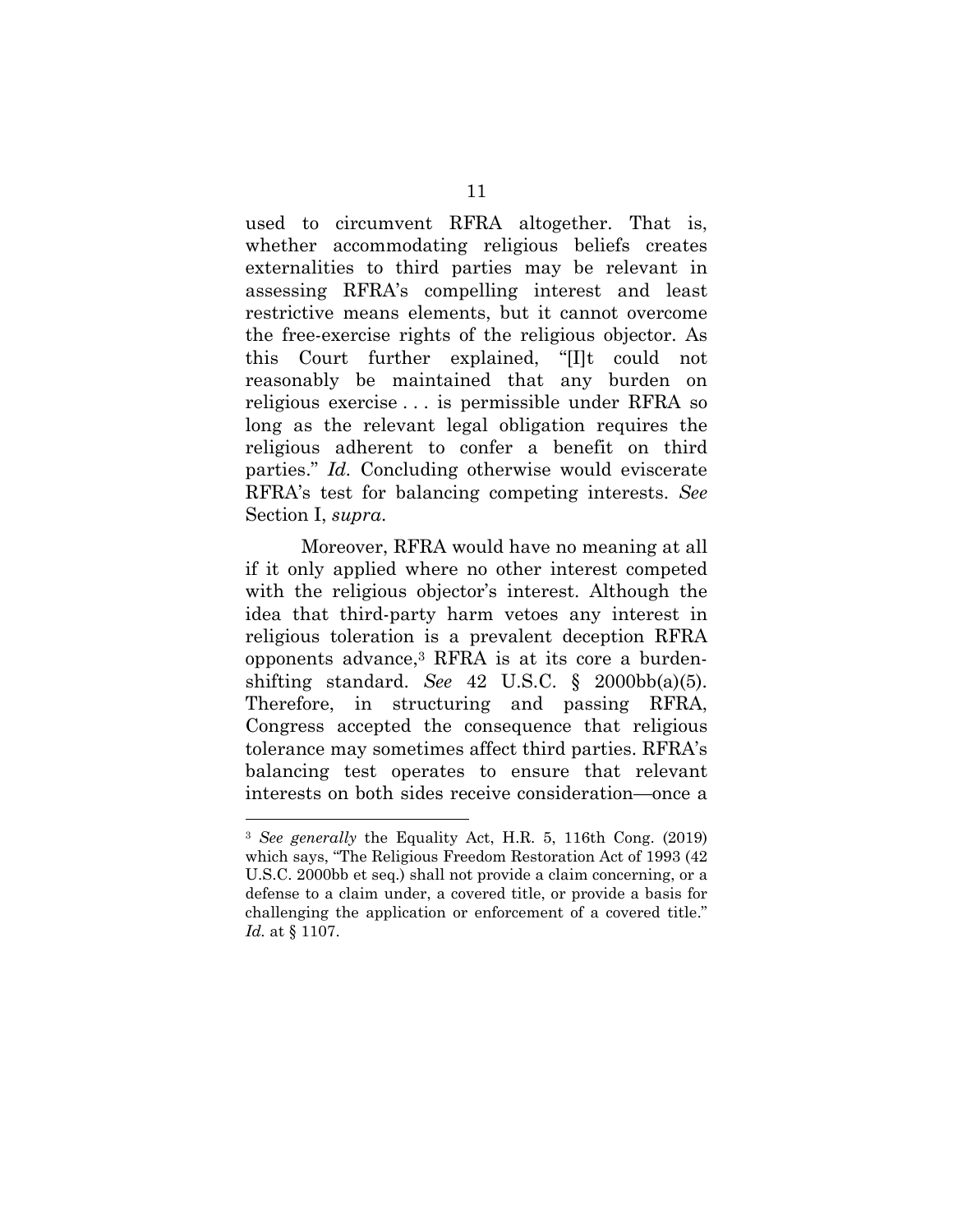religious objector establishes a substantial burden to his sincerely held religious belief, the burden shifts to the government to demonstrate that it pursues a compelling interest by the least restrictive means (a showing that incorporates the government's interest in protecting third parties). *See* 42 U.S.C. § 2000bb– 1; *Hobby Lobby*, 573 U.S. at 729 n.37. But the Third Circuit distorted RFRA's balancing framework by importing the "undue burden" test to evaluate harm to third parties and elevated that third-party harm over the rights of religious objectors.

More broadly, this case's procedural posture bears mention here. On appeal to this Court, the federal government conceded that refusing to exempt Petitioners is not narrowly tailored to serve a compelling interest. Cert. Pet. at 23, *Trump v. Pennsylvania* (No. 19-454) ("But, as the agencies found, application of the mandate to objecting entities neither serves a compelling governmental interest nor is narrowly tailored to any such interest."). That concession should be the end of this arduous battle to force nuns to insure contraception. Instead, the Third Circuit thwarted a hard-fought armistice by empowering individual states, who are wholly extraneous to the RFRA analysis, to force the federal government to continue action that it concedes illegally burdens religious exercise in order to save the states a few hypothetical pennies. *See Pennsylvania*, 930 F.3d at 560–61 ("[T]he States expect to spend more money due to the [broad exemptions].").

But any added cost to the states does not overcome a RFRA violation. In concluding otherwise,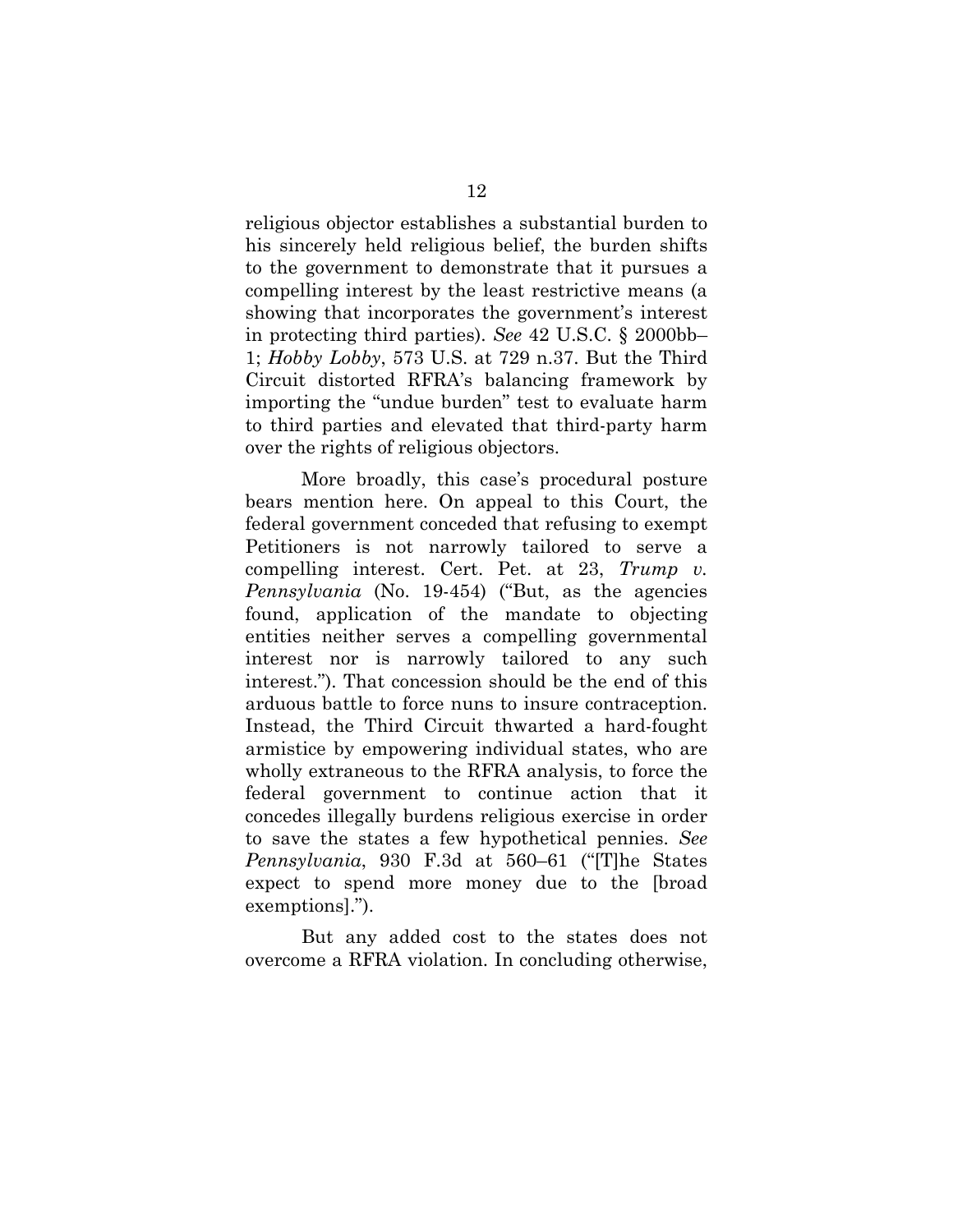the Third Circuit ignored this Court's decision in *Hobby Lobby*. There, this Court rejected the "view that RFRA can never require the Government to spend even a small amount" because such a view "reflects a judgment about the importance of religious liberty that was not shared by the Congress that enacted that law." *Hobby Lobby*, 573 U.S. at 730.

Additionally, any costs will be shifted to the state and not to the women themselves. This is a reasonable alternative that would not impede the Little Sisters' free exercise of their religion. As this Court noted in *Hobby Lobby*, "RFRA . . . may in some circumstances require the Government to expend additional funds to accommodate citizens' religious beliefs." *Id.* For example, this Court has stated that "[t]he most straightforward way [to ensure contraceptive coverage] would be for the Government to assume the cost of providing the . . . contraceptives at issue to any women who are unable to obtain them under their health-insurance policies due to their employers' religious objections." *Id.* at 728. This same reasoning holds true in this case.

Yet, even without the federal government's concession, "a law cannot be regarded as protecting an interest of the highest order when it leaves appreciable damage to that supposedly vital interest unprohibited." *Church of Lukumi Babalu Aye v. City of Hialeah*, 508 U.S. 520, 547 (1993) (cleaned up). That is the case here, as it was in *Hobby Lobby*. *See*  573 U.S. at 700. The federal government has exempted numerous entities from providing contraception without any Accommodation process.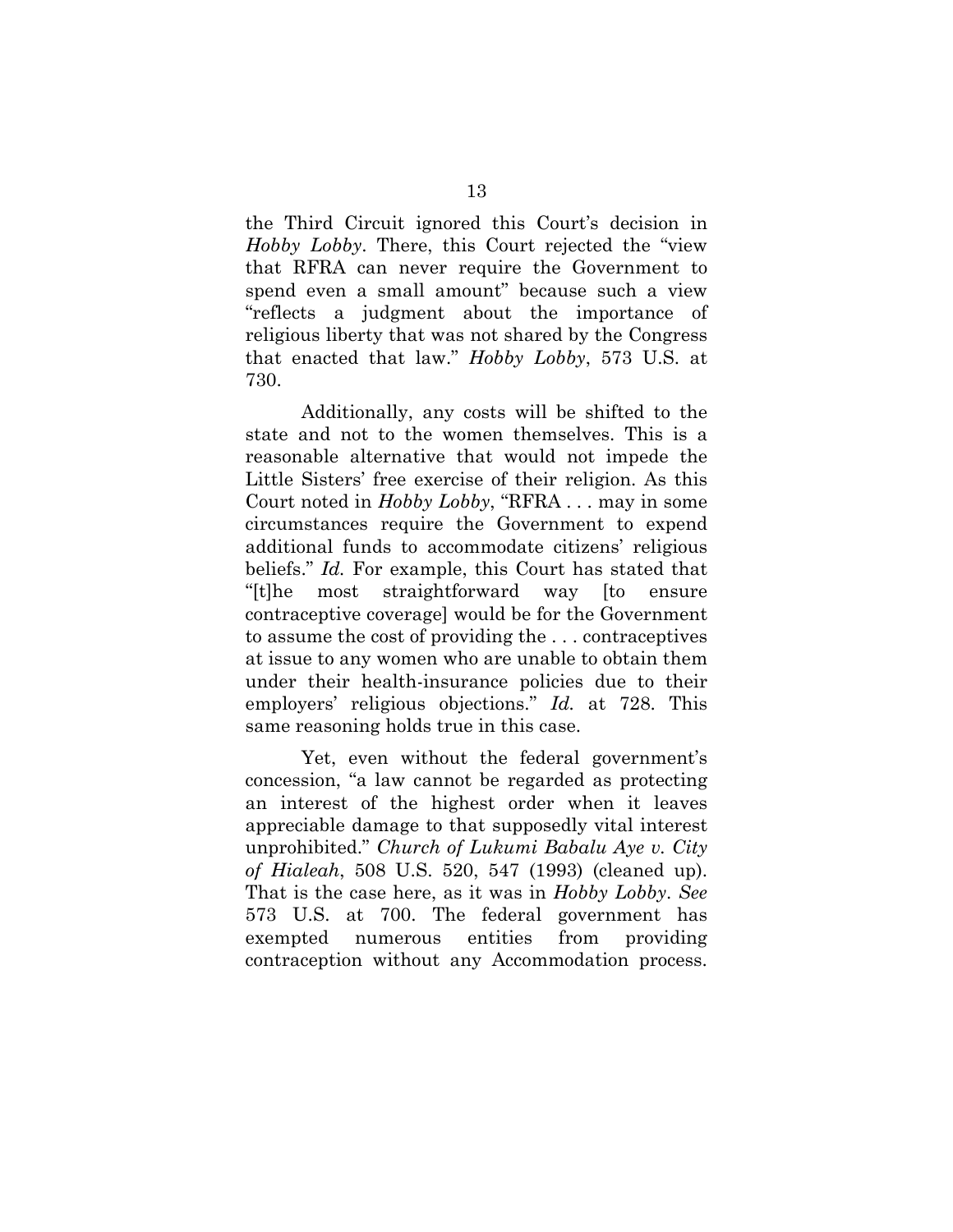And employers with fewer than 50 employees do not have to provide insurance at all. Having exempted these parties, the government has no justification for forcing religious employers to comply with either the Contraceptive Mandate or the Accommodation against their sincere religious beliefs. At this point, under RFRA, the federal government must offer an exemption, not merely the Accommodation, to all religious objectors who demonstrate a substantial burden.

# \* \* \*

In sum, the Third Circuit distorted RFRA's balancing framework. The lower court below flipped RFRA on its head by mandating that the government find a means of applying RFRA that is least restrictive of third parties, not least restrictive of religious objectors. Doing so not only violates RFRA's text but also undermines the "very broad protection for religious liberty" RFRA was enacted to protect. *Hobby Lobby Stores, Inc.*, 573 U.S. at 693.